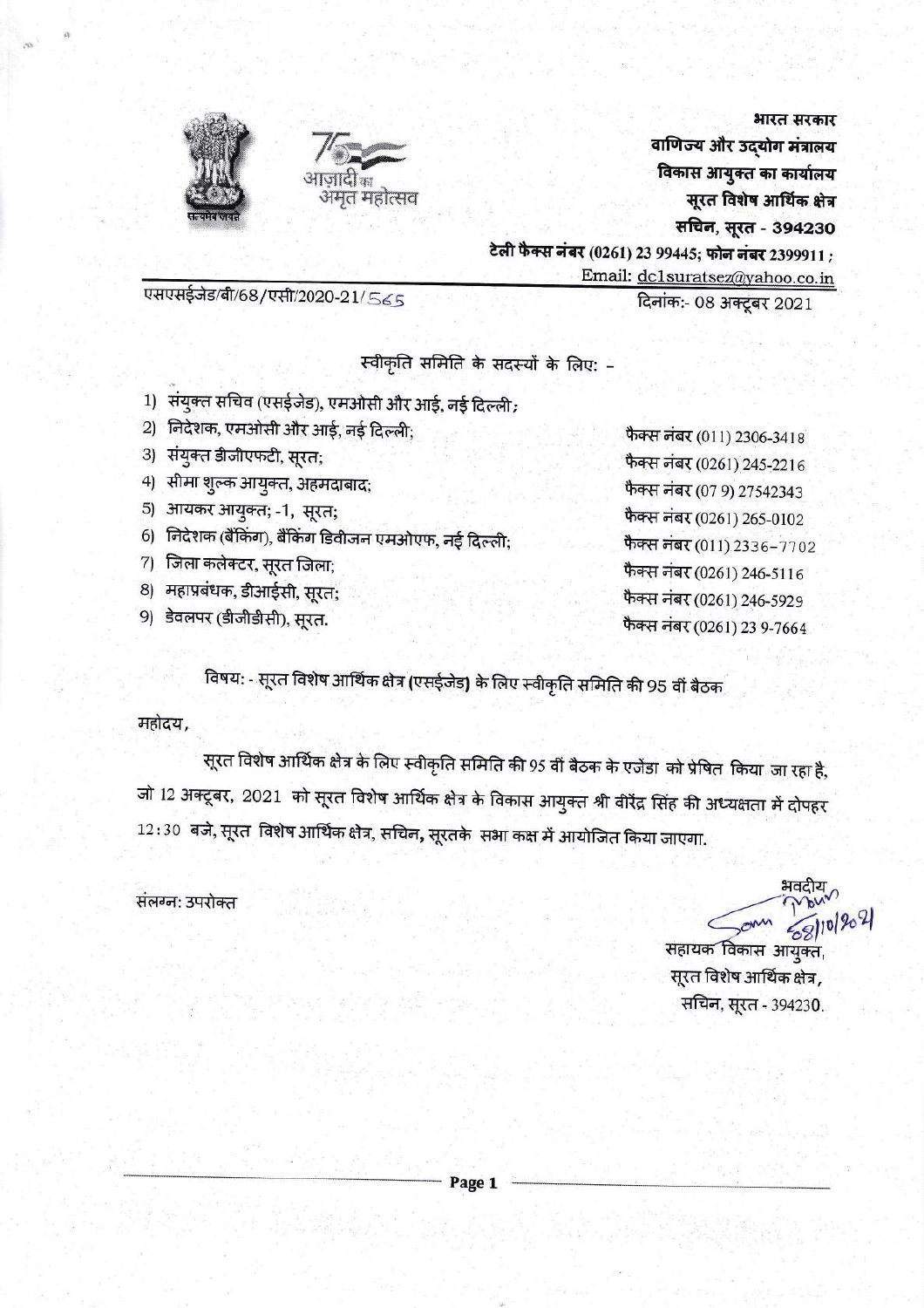## O/O DC, SSEZ, SACHIN. SURAT.

AGENDA FOR 95<sup>th</sup> (NINETY FIFTH) MEETING OF THE APPROVAL COMMITTEE FOR SURAT-SEZ TO BE HELD ON 12.10.2021, AT 11:30 HOURS, IN THE CONFERENCE ROOM OF SURAT SPECIAL ECONOMIC ZONE. SACHIN. SURAT.

Confirmation of the Minutes of the 94th Meeting held on 13.08.2021 by the Approval Committee Members.

## 95-A - Fresh Proposals for Surat - SEZ (SSEZ):-

| Sr.<br>No | Name of<br>the<br><b>Applicant</b>             | <b>Brief Subject</b>                                                                                                                                                                                                                                                                                                                                                                                                                                                                                                                                                                                                                                                                                                                                                                                                                                                                                                                                                                                                                                                                                                                                                |
|-----------|------------------------------------------------|---------------------------------------------------------------------------------------------------------------------------------------------------------------------------------------------------------------------------------------------------------------------------------------------------------------------------------------------------------------------------------------------------------------------------------------------------------------------------------------------------------------------------------------------------------------------------------------------------------------------------------------------------------------------------------------------------------------------------------------------------------------------------------------------------------------------------------------------------------------------------------------------------------------------------------------------------------------------------------------------------------------------------------------------------------------------------------------------------------------------------------------------------------------------|
| 01        | M/s<br>Sharanam<br>Jewels<br>LLP,<br>Ahmadabad | Proposal for setting up SEZ unit for Manufacturing of (1) Cut &<br>Polished Diamonds Studded Gold Jewellery (ITC[HS] Code-<br>71131930) (2) Cut & Polished Diamonds, Lab Gown Diamonds,<br>Semi Precious Stone and Precious Stone CZ, Synthetic<br>Diamond, CVD Studded Silver Jewellery (ITC[HS] Code-                                                                                                                                                                                                                                                                                                                                                                                                                                                                                                                                                                                                                                                                                                                                                                                                                                                             |
|           |                                                | 71131120) (3) Diamond Studded Steel Articles (ITC[HS] Code-<br>71179090)                                                                                                                                                                                                                                                                                                                                                                                                                                                                                                                                                                                                                                                                                                                                                                                                                                                                                                                                                                                                                                                                                            |
| 02        | M/s Jewel City<br>Exports Pvt. Ltd,<br>Surat.  | Proposal for setting up SEZ unit for Manufacturing of (1) Cut &<br>Polished Diamond, Studded Gold Jewellery (ITC[HS] Code-<br>71131930) (2) Cut & Polished Diamond, Semi Precious Stone<br>and Precious Stone, Lab Grown Diamonds, CZ, Synthetic<br>Diamond, CVD, Studded Gold Jewellery (ITC[HS] Code-<br>71131940) (3) Cut & Polished Diamonds, Semi Precious Stone<br>and Precious Stone, Lab Grown Diamonds, , CZ, Synthetic<br>Diamond, CVD, Studded Silver Jewellery (ITC[HS] Code-                                                                                                                                                                                                                                                                                                                                                                                                                                                                                                                                                                                                                                                                           |
|           |                                                | 71131120) (4) Plain Gold Jewellery (ITC[HS] Code-71131910) (5)<br>Plain Silver Jewellery (ITC[HS] Code-71131130) (6) Watch<br>Jewellery (ITC[HS] Code-91149030).                                                                                                                                                                                                                                                                                                                                                                                                                                                                                                                                                                                                                                                                                                                                                                                                                                                                                                                                                                                                    |
| 03        | M/s<br>Qontrac<br>Prints Pvt. Ltd,<br>Mumbai   | Proposal for setting up SEZ unit for Manufacturing of (1)<br>Postal/Non Postal Stationeries such as various type and size<br>Plain/Printed Envelopes Window/Airmails Envelopes/Canvas<br>Coated Products (ITC[HS] Code-48171000) (2) File Folders/File<br>Folders with Zips and Clips (GSM to be specified) (ITC[HS] Code-<br>48196000) (3) Office File made out of Paper Board of Specified<br>GSM (ITC[HS] Code-48203000) (4) Rules/Un-Ruled Printed with<br>Single/Multi Colour Printed Books with/without Soft/Hard<br>PVC/BOPP Laminated Stationary items<br>like Exercise,<br>Books/Diary/Register/Notebook/Writing Pad/Drawing<br><b>Book</b><br>(ITC[HS] Code-49011010) (5) Single/Multi Colour Printed Books<br>with/without Soft/Hard PVC/BOPP Laminated Jacket Cover<br>(ITC[HS] Code-49011010) (6) Children's Pictures Drawing or<br>Coloring Books (ITC[HS] Code-49030010) (7) Children's Pictures<br>Drawing or Coloring Books (ITC[HS] Code-49030020) (8) Maps<br>and Hydrographic or similar Charts of all kinds including<br>atlases, Wall Maps Topographical Plans and Globes Printed<br>(ITC[HS] Code-49059100) (9) Printed Cards (ITC[HS] Code- |
|           |                                                | 49090090) (10) Art Calendar (ITC[HS] Code-49100090)                                                                                                                                                                                                                                                                                                                                                                                                                                                                                                                                                                                                                                                                                                                                                                                                                                                                                                                                                                                                                                                                                                                 |

Page 2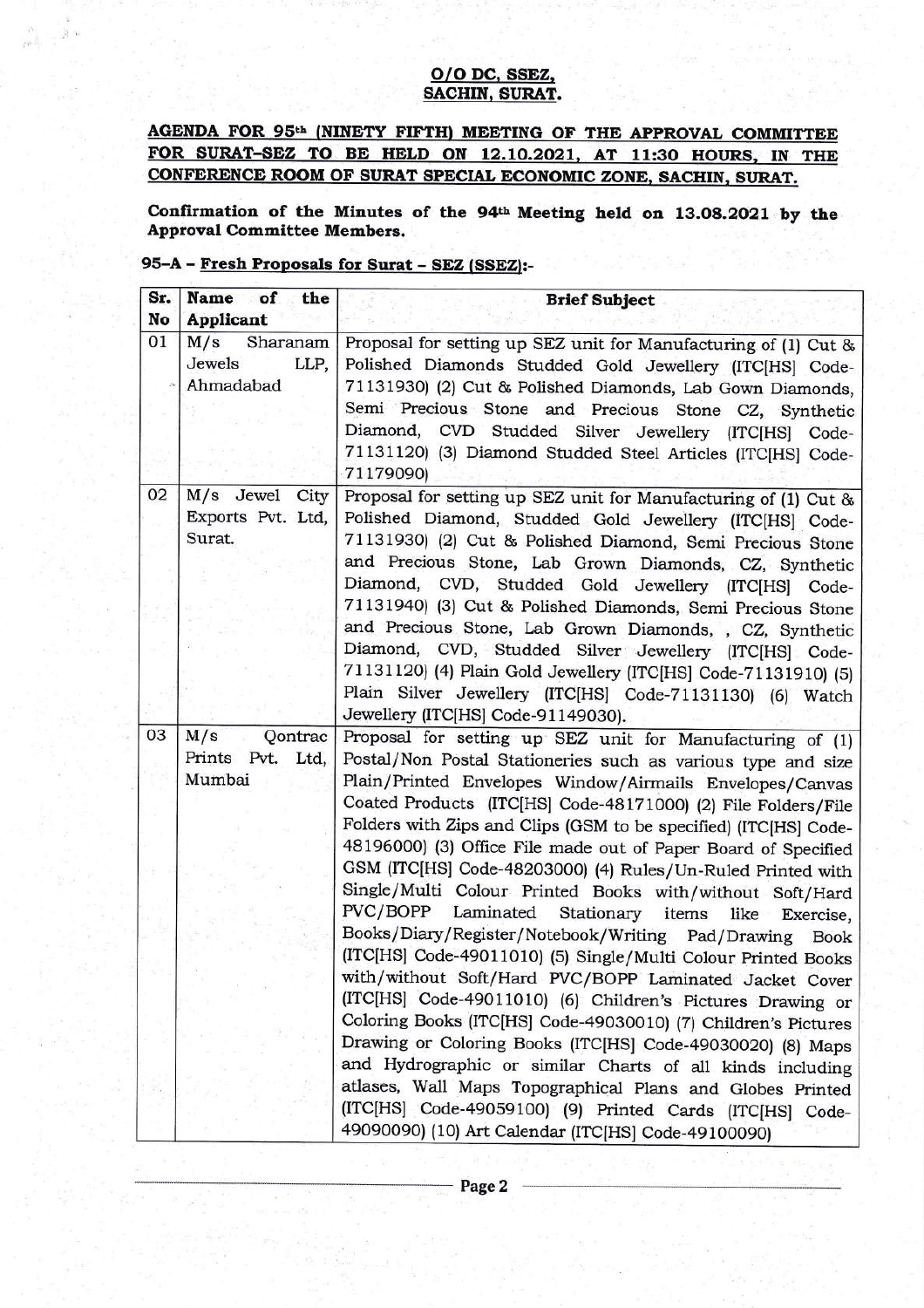| 04 | M/s<br>Stargalaxy                               | Proposal for setting up SEZ unit for Manufacturing of (1) Cut &                                                                                                                                                                                                                                                                                                                                                                                                                                                                                                                        |
|----|-------------------------------------------------|----------------------------------------------------------------------------------------------------------------------------------------------------------------------------------------------------------------------------------------------------------------------------------------------------------------------------------------------------------------------------------------------------------------------------------------------------------------------------------------------------------------------------------------------------------------------------------------|
|    | Jewels LLP, Surat                               | Polished Diamond Studded Silver Jewellery, Precious & Semi<br>Precious Stone Studded Silver Jewellery (ITC[HS] Code-                                                                                                                                                                                                                                                                                                                                                                                                                                                                   |
|    |                                                 | 71131120) (2) Diamond Studded Gold Jewellery (ITC[HS] Code-<br>71131930) (3) Diamond Studded Steel Jewellery (ITC[HS] Code-<br>71179090) (4) Watch Jewellery (ITC[HS] Code-91149030).                                                                                                                                                                                                                                                                                                                                                                                                  |
| 05 | M/s<br>Simpliflex<br>Digital Pvt. Ltd,<br>Surat | Proposal for setting up SEZ unit for Trading of (1) PC Tablet<br>(ITC[HS] Code-84713090) (2) Hard Disk (ITC[HS] Code-<br>84717020) (3) Ram (ITC[HS] Code-84733099) (4) Mobile Charger<br>(ITC[HS] Code-85044090) (5) Mobile (ITC[HS] Code-85171290)<br>(6) Mobile LED Screen (ITC[HS] Code-85177090) (7) Head Phone,<br>Micro Phone, Earphone (ITC[HS] Code-85183000) (8) Pen Drive<br>(ITC[HS] Code-85235100) (9) Memory Card (ITC[HS] Code-<br>85235220) (10) Projector (ITC[HS] Code-85286900) (11) LED TV<br>(ITC[HS] Code-85287219). (12) Smart Watch (ITC[HS] Code-<br>91029990) |
| 06 | $M/s$ I C Rawal &<br>Co., Mumbai                | Proposal for setting up SEZ unit for Manufacturing of (1)<br>Diamond Studded Gold Jewellery (ITC[HS] Code-71131930) (2)                                                                                                                                                                                                                                                                                                                                                                                                                                                                |
|    |                                                 | Plain Gold Jewellery (ITC[HS] Code-71131910) (3) Precious &<br>Semi Precious Stone Studded Gold Jewellery (ITC[HS] Code-<br>71131940) (4) Diamond Studded Silver Jewellery, Precious &                                                                                                                                                                                                                                                                                                                                                                                                 |
|    |                                                 | Semi Precious Stone Studded Silver Jewellery (ITC[HS] Code-<br>71131120) (5) Studded of Diamond in Watch Belt, Watch Bezel,<br>Watch Dail made from Gold, Silver and Other Precious Metal<br>(ITC[HS] Code-71131120, 71131950, 71131930) (6) Diamond<br>Studded Platinum Jewellery (ITC[HS] Code-71131960) (7) Plain                                                                                                                                                                                                                                                                   |
|    |                                                 | Silver Jewellery (ITC[HS] Code-71131130) (8) Re-making, Re-<br>pairing, Melting & Re-melting of Diamond Studded & Plain<br>Jewellery (Made from Gold, Silver, Platinum & Studded with<br>Diamonds, Synthetic Diamonds, Semi Precious Gem Stones,                                                                                                                                                                                                                                                                                                                                       |
|    |                                                 | Cubic<br>Zirconia<br>Gem<br>Stones<br>etc.)<br>(ITC[HS]<br>Code-<br>71131120,71131950, 71131930) (9) Diamond Studded Platinum<br>Jewellery, Precious & Semi Precious Stone Studded Platinum<br>Jewellery (ITC[HS] Code-71131990) (10) Imitation Jewellery of<br>Base Metal, whether or Not Plated with Precious Metal                                                                                                                                                                                                                                                                  |
|    |                                                 | (excluding Cuff Links & Studs) (ITC[HS] Code-71171990) (11)<br>Imitation Jewellery of Base Metal, whether or Not Clad with<br>Silver, Gold or Platinum (ITC[HS] Code-71179010, 71179090)<br>(12) Plain Gold Watch Case without any Movement/Machinery<br>(ITC[HS] Code-91111000) (13) CVD, Cubic Zirconia, Gems                                                                                                                                                                                                                                                                        |
|    |                                                 | Stone, Colour Stones and Lab Grown CVD Studded Gold<br>Jewellery (ITC[HS] Code-71131920, 71131930) (14) CVD, Cubic<br>Zirconia, Gems Stone, Colour Stones and Lab Grown CVD<br>Studded Silver Jewellery (ITC[HS] Code-71131120).                                                                                                                                                                                                                                                                                                                                                       |